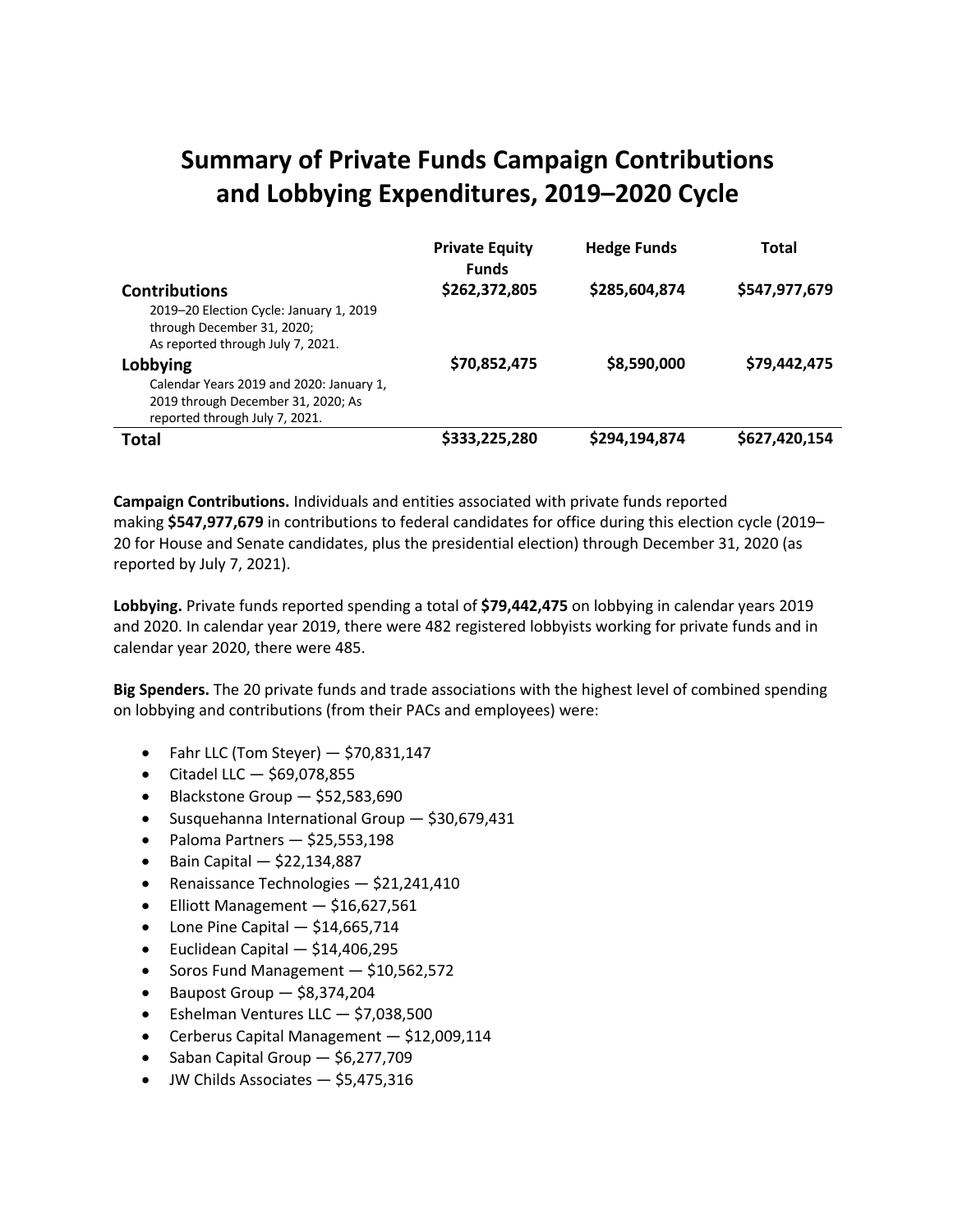#### **Contributions and Lobbying Expenditures Data**

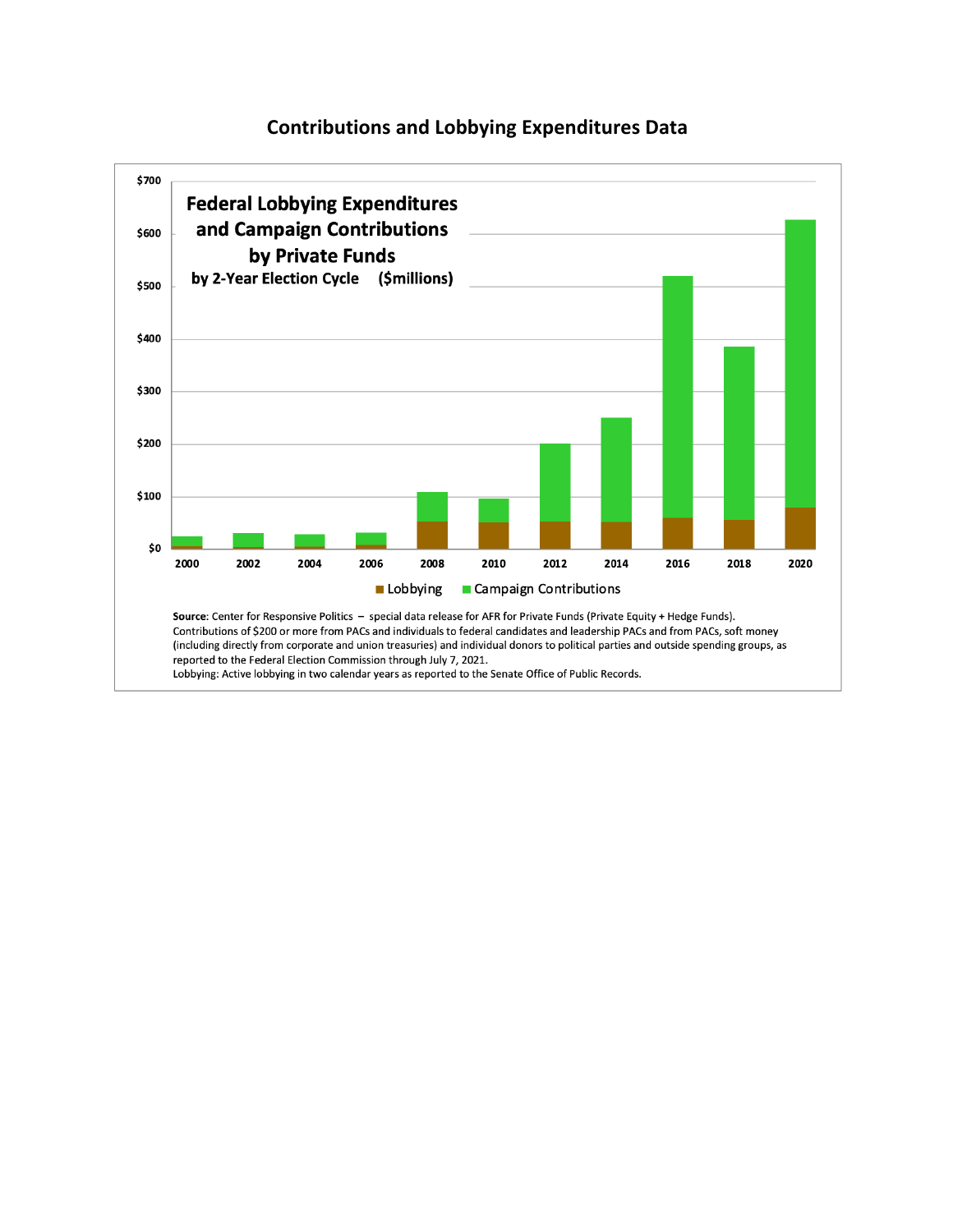### **The 50 Private Funds with the Largest Total of Campaign Contributions and Lobbying Expenditures**

| <b>Private Funds Company</b>                             | <b>Contributions</b><br>2019-20 Election Cycle | Lobbying<br>2019 and 2020 | <b>Total Contribs</b><br>+ Lobbying |
|----------------------------------------------------------|------------------------------------------------|---------------------------|-------------------------------------|
| Fahr LLC (Tom Steyer)                                    | \$70,831,147                                   | \$0                       | \$70,831,147                        |
| <b>Citadel LLC</b>                                       | \$67,918,855                                   | \$1,160,000               | \$69,078,855                        |
| <b>Blackstone Group</b><br>(Private Equity + Hedge Fund) | \$43,284,690                                   | \$9,299,000               | \$52,583,690                        |
| Susquehanna International<br>Group                       | \$30,679,431                                   | \$0                       | \$30,679,431                        |
| <b>Paloma Partners</b>                                   | \$25,553,198                                   | \$0                       | \$25,553,198                        |
| <b>Bain Capital</b>                                      | \$21,874,887                                   | \$260,000                 | \$22,134,887                        |
| Renaissance Technologies                                 | \$20,921,410                                   | \$320,000                 | \$21,241,410                        |
| <b>Elliott Management</b>                                | \$16,517,561                                   | \$110,000                 | \$16,627,561                        |
| Lone Pine Capital                                        | \$14,665,714                                   | \$0                       | \$14,665,714                        |
| <b>Euclidean Capital</b>                                 | \$14,406,295                                   | \$0                       | \$14,406,295                        |
| <b>Cerberus Capital Management</b>                       | \$6,493,639                                    | \$5,515,475               | \$12,009,114                        |
| SoftBank Corp                                            | \$982,645                                      | \$9,665,000               | \$10,647,645                        |
| Soros Fund Management                                    | \$10,562,572                                   | \$0                       | \$10,562,572                        |
| Apollo Global Management                                 | \$3,185,711                                    | \$6,865,000               | \$10,050,711                        |
| Carlyle Group                                            | \$4,192,382                                    | \$5,590,000               | \$9,782,382                         |
| <b>KKR &amp; Co</b>                                      | \$3,320,685                                    | \$5,100,000               | \$8,420,685                         |
| <b>Baupost Group</b>                                     | \$8,374,204                                    | Ş0                        | \$8,374,204                         |
| <b>Eshelman Ventures LLC</b>                             | \$7,038,500                                    | \$0                       | \$7,038,500                         |
| Saban Capital Group                                      | \$6,277,709                                    | \$0                       | \$6,277,709                         |
| <b>JW Childs Associates</b>                              | \$5,475,316                                    | \$0                       | \$5,475,316                         |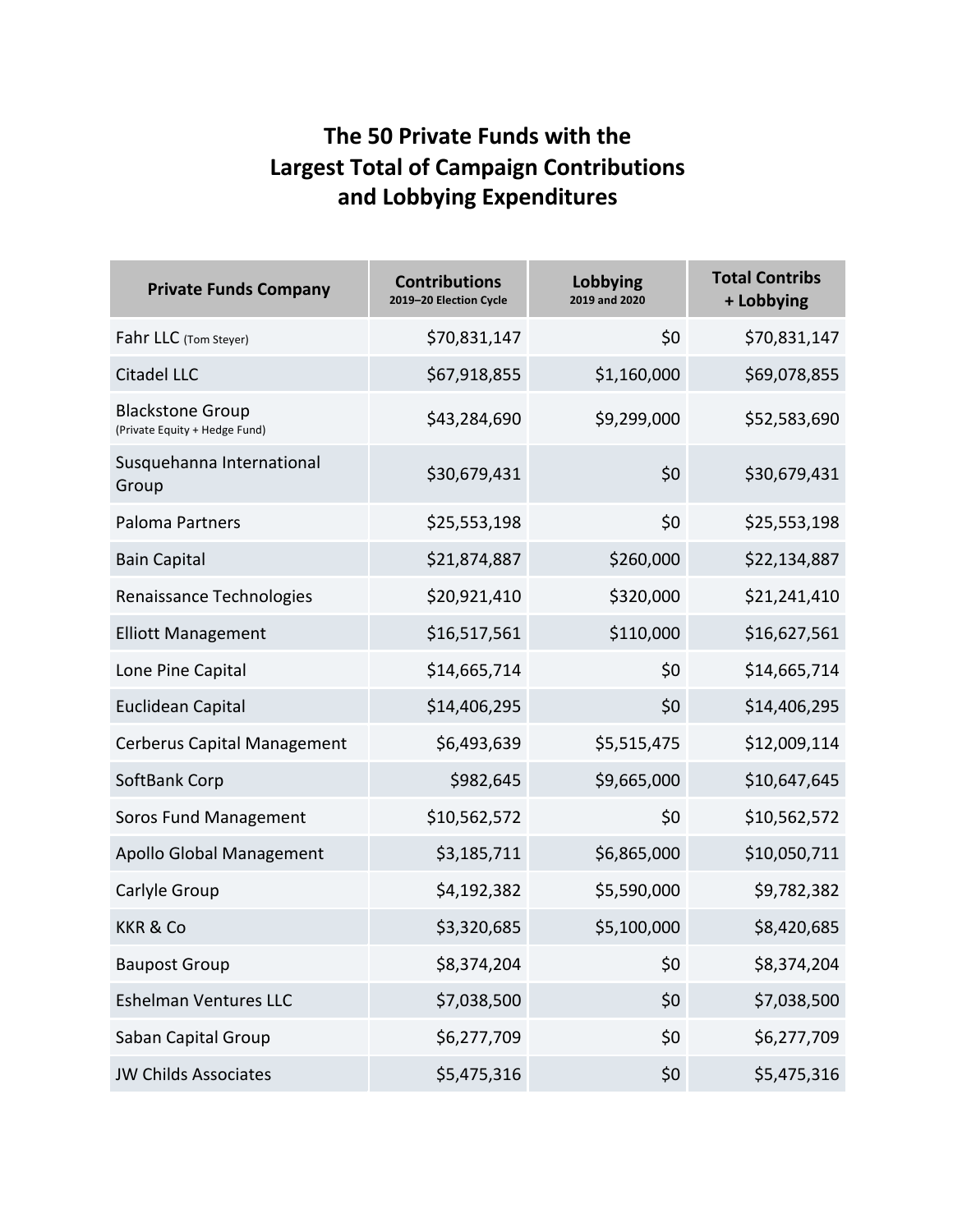| <b>Private Funds Company</b>              | <b>Contributions</b><br>2019-20 Election Cycle | Lobbying<br>2019 and 2020 | <b>Total Contribs</b><br>+ Lobbying |
|-------------------------------------------|------------------------------------------------|---------------------------|-------------------------------------|
| Fox, Paine & Co                           | \$5,116,398                                    | \$0                       | \$5,116,398                         |
| <b>Schooner Capital</b>                   | \$4,987,592                                    | \$0                       | \$4,987,592                         |
| TPG Capital (Private Equity + Hedge Fund) | \$1,701,424                                    | \$3,130,000               | \$4,831,424                         |
| <b>Silver Lake Partners</b>               | \$3,594,214                                    | \$950,000                 | \$4,544,214                         |
| <b>Centerbridge Partners</b>              | \$4,483,404                                    | \$0                       | \$4,483,404                         |
| Geolo Capital                             | \$4,295,681                                    | \$0                       | \$4,295,681                         |
| Third Point LLC                           | \$4,260,462                                    | \$0                       | \$4,260,462                         |
| <b>Bluff Point Associates</b>             | \$3,713,508                                    | \$0                       | \$3,713,508                         |
| <b>Tiger Management</b>                   | \$3,259,927                                    | \$0                       | \$3,259,927                         |
| <b>GMO LLC</b>                            | \$3,245,980                                    | \$0                       | \$3,245,980                         |
| DE Shaw & Co                              | \$3,098,107                                    | \$0                       | \$3,098,107                         |
| <b>Berkshire Partners</b>                 | \$2,660,368                                    | \$0                       | \$2,660,368                         |
| <b>Brookfield Asset Management</b>        | \$480,772                                      | \$2,150,000               | \$2,630,772                         |
| <b>Gramercy Funds Management</b>          | \$100                                          | \$2,580,000               | \$2,580,100                         |
| <b>Warburg Pincus</b>                     | \$2,029,056                                    | \$475,000                 | \$2,504,056                         |
| <b>Andell Holdings</b>                    | \$2,469,475                                    | \$0                       | \$2,469,475                         |
| <b>Veritas Capital</b>                    | \$880,301                                      | \$1,552,000               | \$2,432,301                         |
| <b>ART Advisors LLC</b>                   | \$2,306,415                                    | \$0                       | \$2,306,415                         |
| Mt Vernon Investments                     | \$2,160,975                                    | \$0                       | \$2,160,975                         |
| Oaktree Capital Management                | \$1,851,711                                    | \$250,000                 | \$2,101,711                         |
| <b>Blue Haven Initiative</b>              | \$1,885,079                                    | \$0                       | \$1,885,079                         |
| FS Investments                            | \$159,587                                      | \$1,650,000               | \$1,809,587                         |
| Paulson & Co                              | \$1,759,534                                    | \$0                       | \$1,759,534                         |
| Welsh, Carson, Anderson &<br>Stowe (WCAS) | \$1,506,131                                    | \$190,000                 | \$1,696,131                         |
| Millbrook Capital Management              | \$1,538,800                                    | \$0                       | \$1,538,800                         |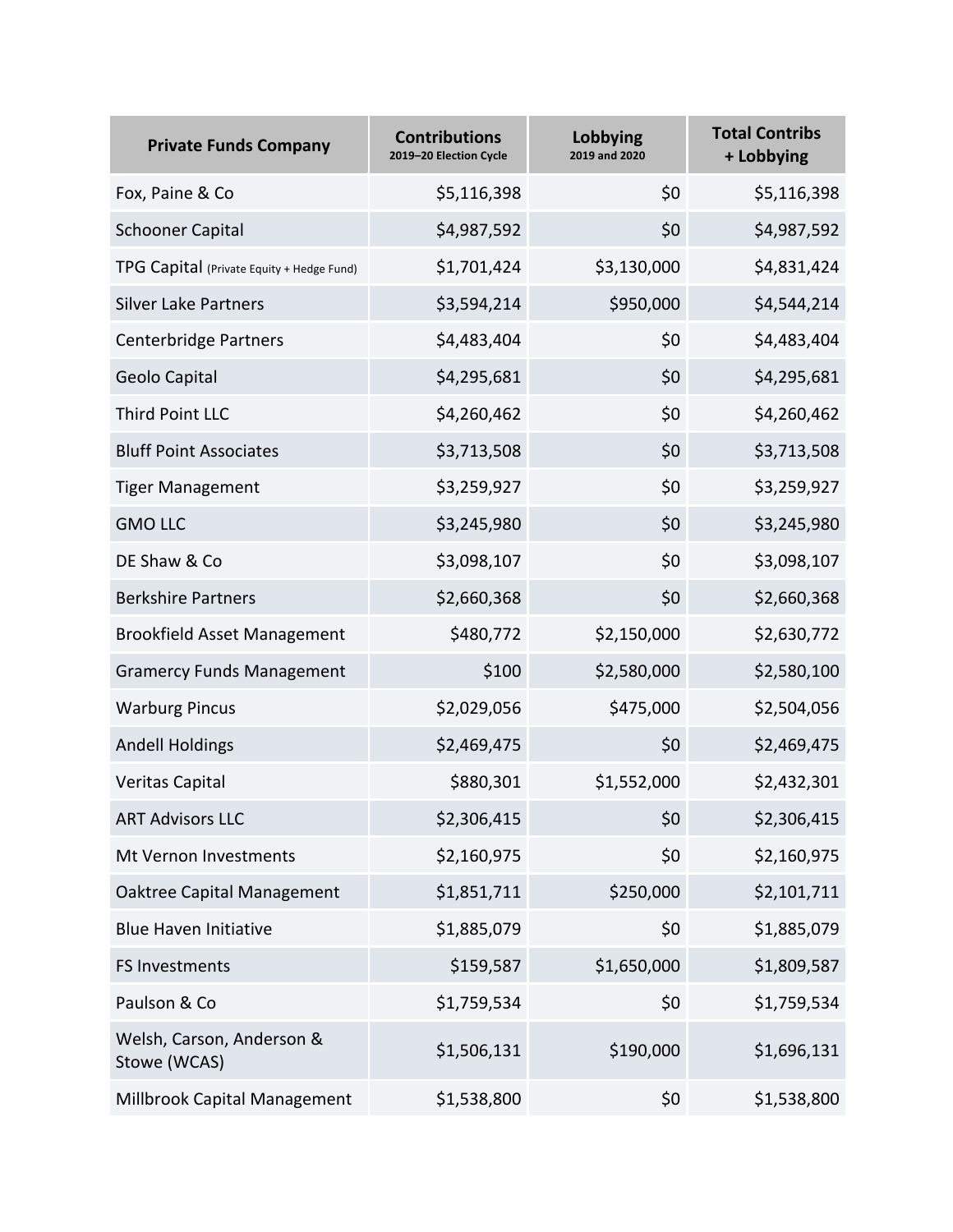| <b>Private Funds Company</b>                                      | <b>Contributions</b><br>2019-20 Election Cycle | Lobbying<br>2019 and 2020 | <b>Total Contribs</b><br>+ Lobbying |
|-------------------------------------------------------------------|------------------------------------------------|---------------------------|-------------------------------------|
| <b>Valor Equity Partners</b>                                      | \$1,504,902                                    | \$0                       | \$1,504,902                         |
| <b>Affiliated Managers Group</b><br>(Private Equity + Hedge Fund) | \$1,502,132                                    | \$0                       | \$1,502,132                         |
| Advent International                                              | \$151,102                                      | \$1,310,000               | \$1,461,102                         |
| <b>Bridgewater Assoc</b>                                          | \$1,443,815                                    | \$0                       | \$1,443,815                         |
| Cranemere LLC                                                     | \$1,137,832                                    | \$0                       | \$1,137,832                         |

### **The Private Fund Trade Associations with the Largest Total of Campaign Contributions and Lobbying Expenditures**

| <b>Private Fund Trade Association</b>     | <b>Contributions</b><br>2019-20 Election Cycle | Lobbying<br>2019 and 2020 | <b>Total Contribs</b><br>+ Lobbying |
|-------------------------------------------|------------------------------------------------|---------------------------|-------------------------------------|
| <b>Managed Funds Association</b><br>(MFA) | \$196,453                                      | \$6,420,000               | \$6,616,453                         |
| American Investment Council<br>(AIC)      | \$403,317                                      | \$4,260,000               | \$4,663,317                         |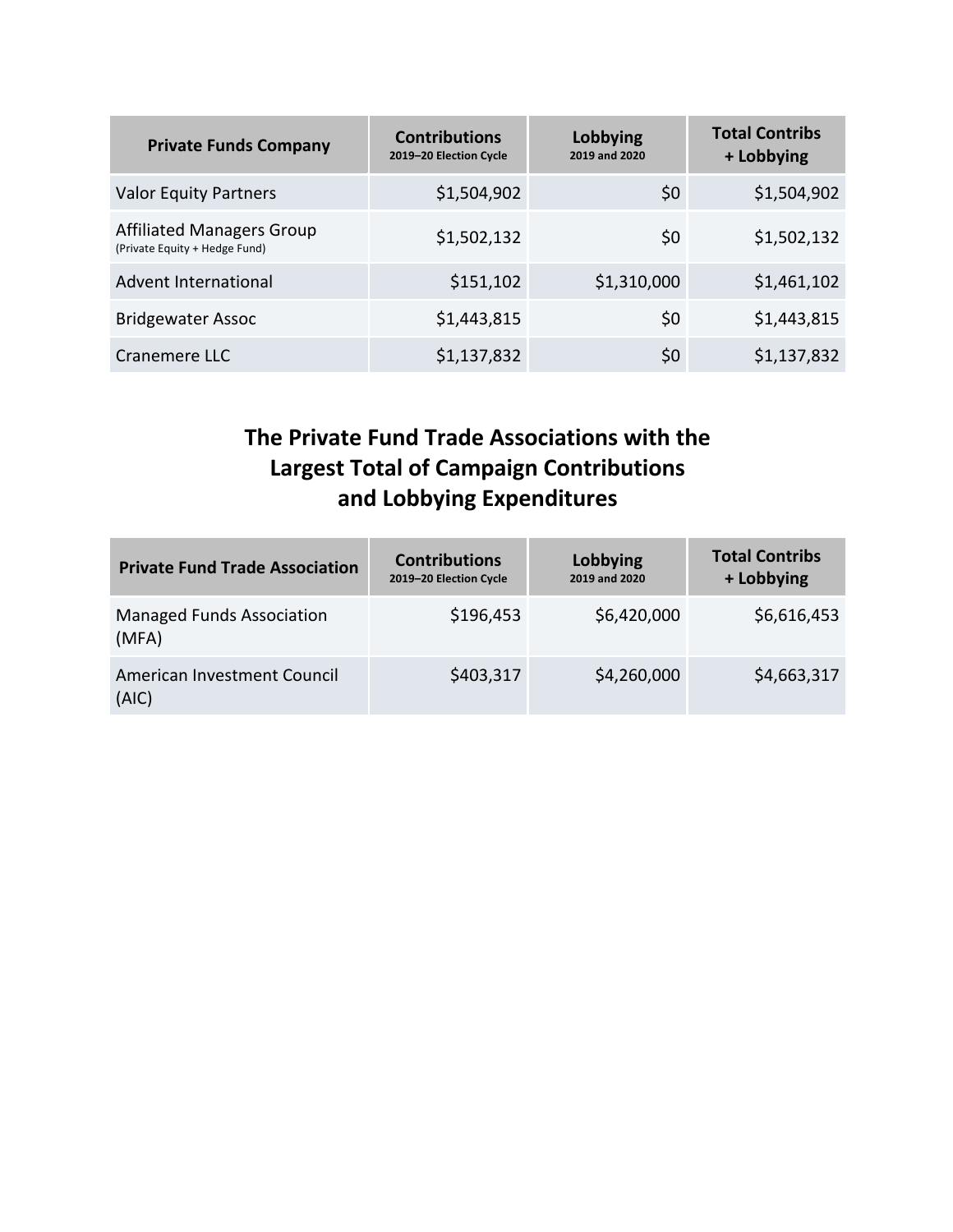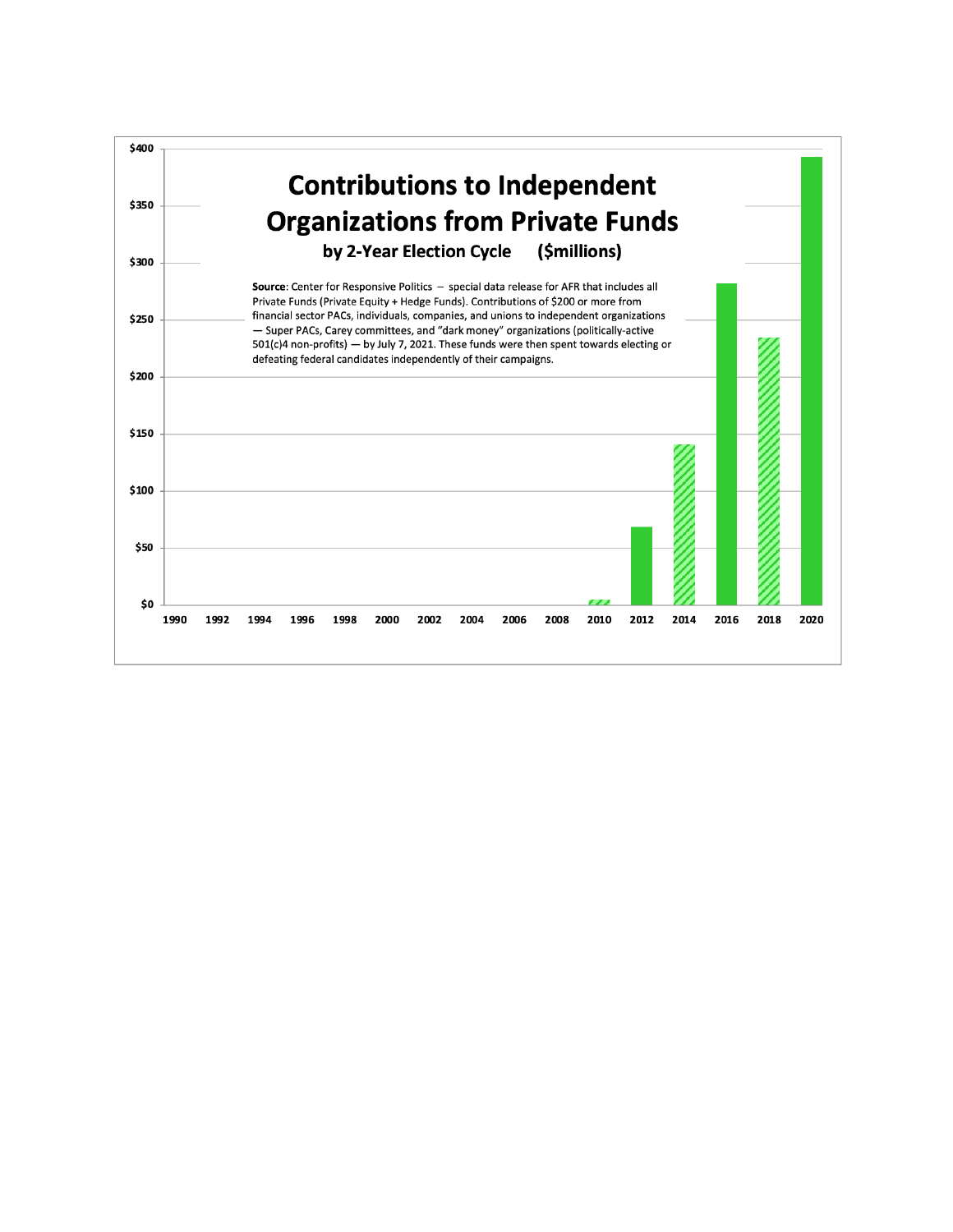

In recent years, as the legal consequences for lobbyists who misreport their activities have grown more severe, the number of lobbyists officially registering has declined. The actual number is probably much higher. Research analysts and support staff are also not considered lobbyists. For more background on this topic, see the discussion above and these articles:

"Lobbying registrations are down, but the influence industry is flourishing," by Catherine Ho, *The Washington Post*, September 12, 2016.

"Out of the swamp or into the shadows?" by Dan Auble and Sarah Bryner, *Center for Responsive Politics*, June 2, 2014.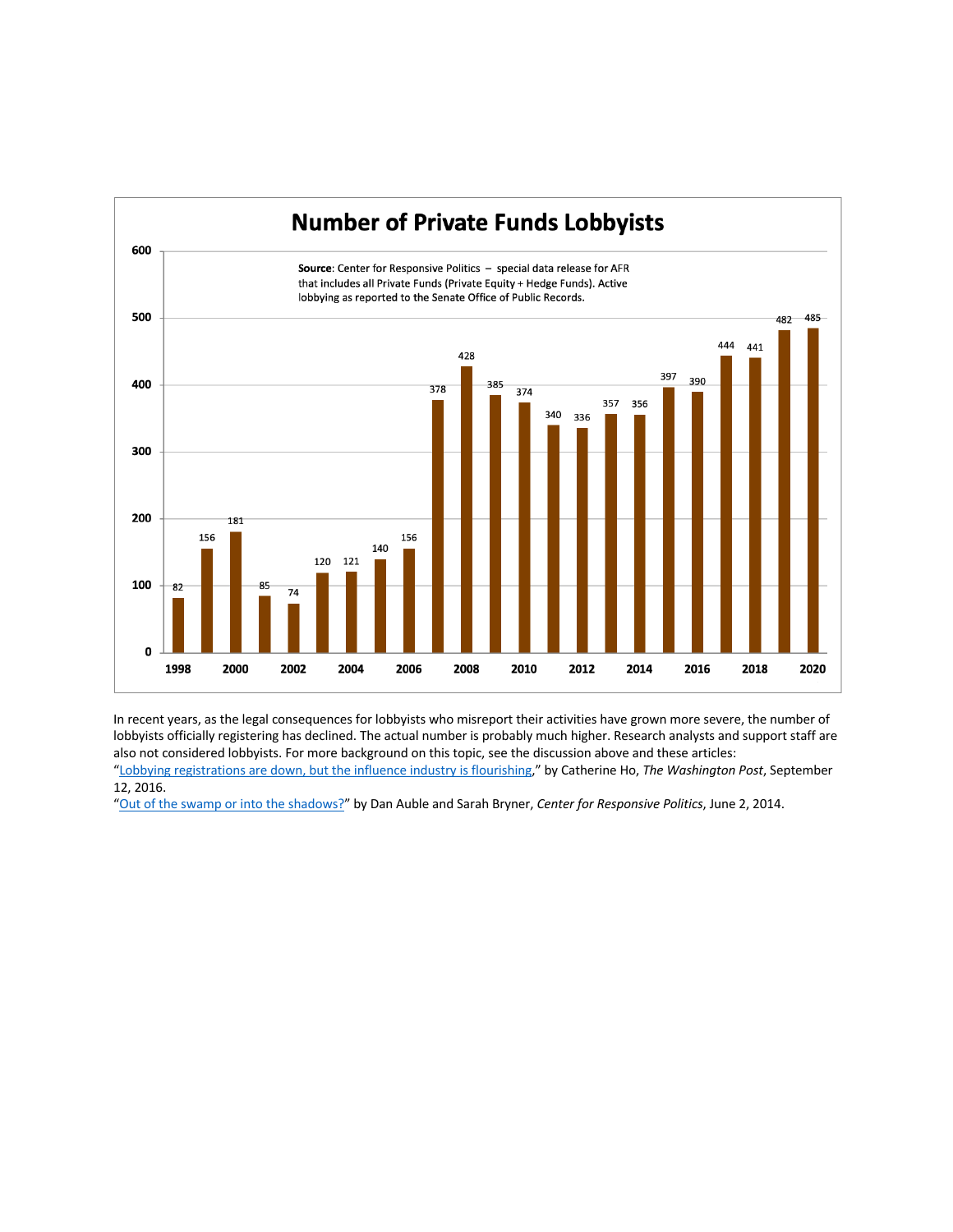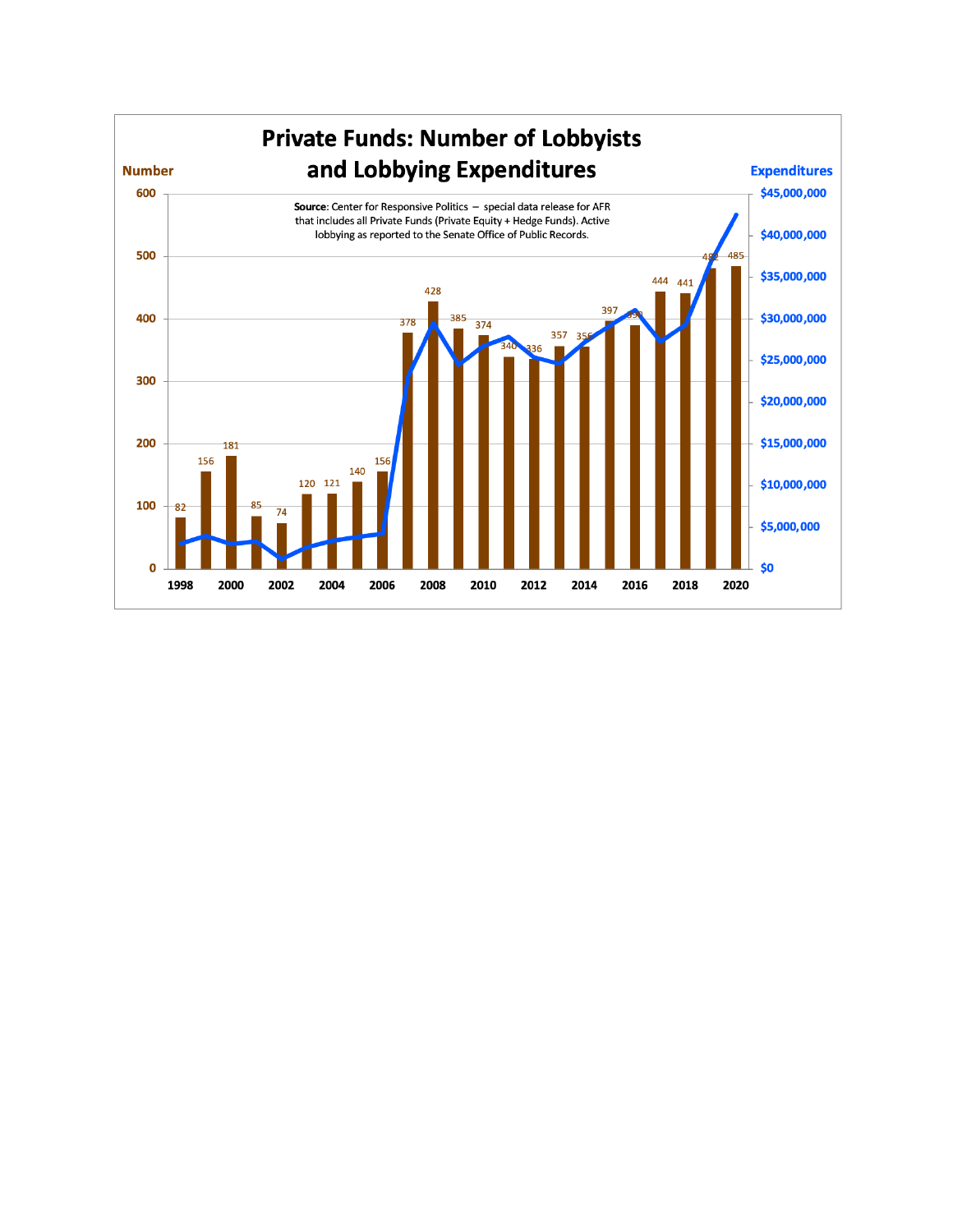## **The Top 25 Private Funds and Trade Associations with the Largest Total Lobbying Expenditures**

| <b>Private Funds Company</b>                             | <b>Contributions</b><br>2019-20 Election Cycle | Lobbying<br>2019 and 2020 | <b>Total Contribs</b><br>+ Lobbying |
|----------------------------------------------------------|------------------------------------------------|---------------------------|-------------------------------------|
| SoftBank Corp                                            | \$982,645                                      | \$9,665,000               | \$10,647,645                        |
| <b>Blackstone Group</b><br>(Private Equity + Hedge Fund) | \$43,284,690                                   | \$9,299,000               | \$52,583,690                        |
| Apollo Global Management                                 | \$3,185,711                                    | \$6,865,000               | \$10,050,711                        |
| <b>Managed Funds Association</b><br>(MFA)                | \$196,453                                      | \$6,420,000               | \$6,616,453                         |
| Carlyle Group                                            | \$4,192,382                                    | \$5,590,000               | \$9,782,382                         |
| <b>Cerberus Capital Management</b>                       | \$6,493,639                                    | \$5,515,475               | \$12,009,114                        |
| <b>KKR &amp; Co</b>                                      | \$3,320,685                                    | \$5,100,000               | \$8,420,685                         |
| American Investment Council<br>(AIC)                     | \$403,317                                      | \$4,260,000               | \$4,663,317                         |
| TPG Capital (Private Equity + Hedge Fund)                | \$1,701,424                                    | \$3,130,000               | \$4,831,424                         |
| <b>Gramercy Funds Management</b>                         | \$100                                          | \$2,580,000               | \$2,580,100                         |
| <b>Brookfield Asset Management</b>                       | \$480,772                                      | \$2,150,000               | \$2,630,772                         |
| <b>FS Investments</b>                                    | \$159,587                                      | \$1,650,000               | \$1,809,587                         |
| Veritas Capital                                          | \$880,301                                      | \$1,552,000               | \$2,432,301                         |
| <b>Advent International</b>                              | \$151,102                                      | \$1,310,000               | \$1,461,102                         |
| <b>Citadel LLC</b>                                       | \$67,918,855                                   | \$1,160,000               | \$69,078,855                        |
| <b>AEA Investors</b>                                     | \$92,566                                       | \$960,000                 | \$1,052,566                         |
| LetterOne Holdings                                       | \$0                                            | \$960,000                 | \$960,000                           |
| <b>Silver Lake Partners</b>                              | \$3,594,214                                    | \$950,000                 | \$4,544,214                         |
| Platinum Equity                                          | \$157,952                                      | \$720,000                 | \$877,952                           |
| <b>Redwood Capital Investments</b>                       | \$3,300                                        | \$660,000                 | \$663,300                           |
| <b>Summit Partners</b>                                   | \$457,534                                      | \$640,000                 | \$1,097,534                         |